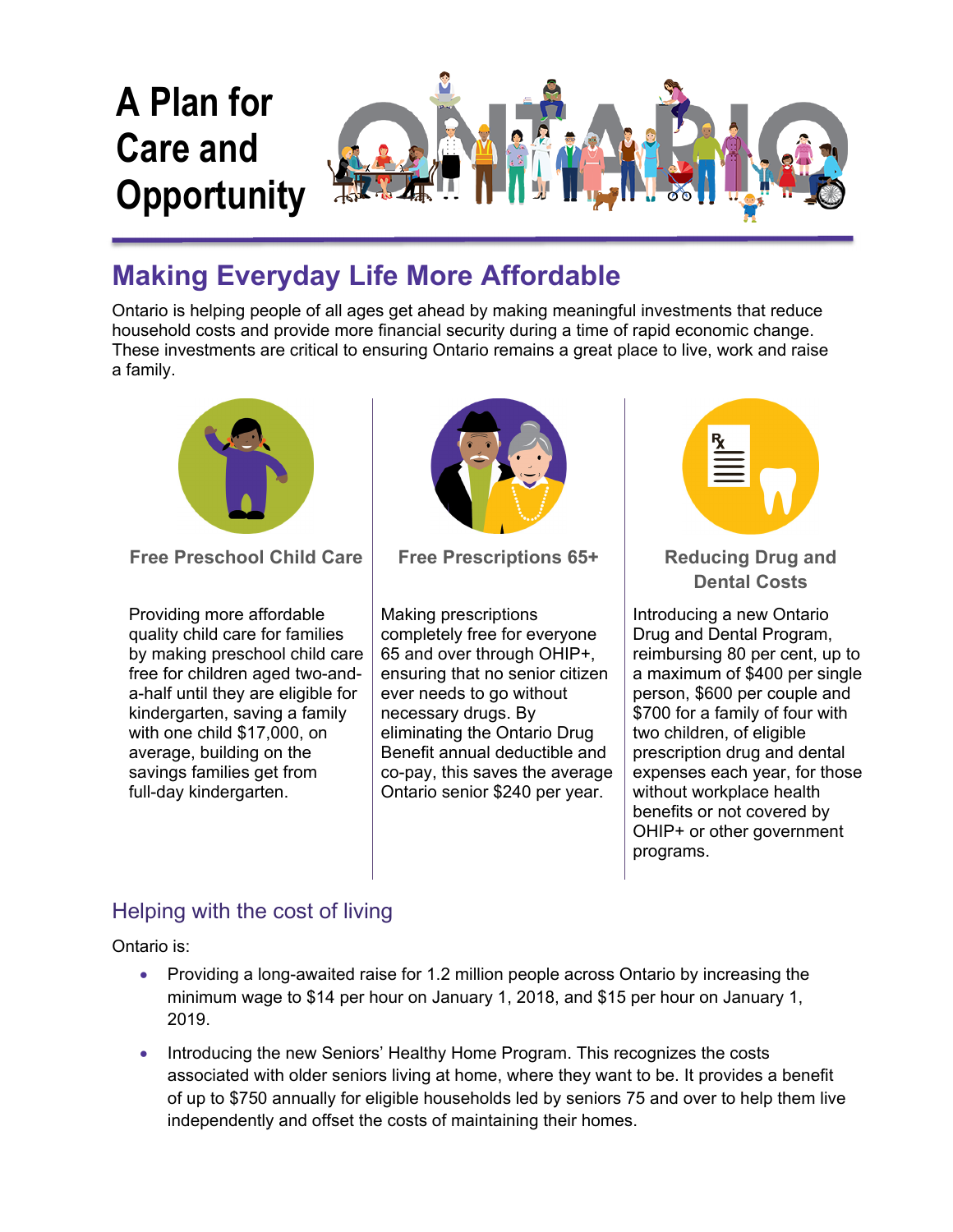- Lowering the cost of commuting when transferring between GO Transit/UP Express network and the TTC by about \$720 per year for the average commuter and, as of July 1, 2017, providing a public transit tax credit that saves seniors up to \$450.
- Cutting residential electricity bills as of July 1, 2017, by 25 per cent on average and up to 40 or 50 per cent for eligible rural and low-income families.
- Reducing a financial burden on patients and their loved ones by requiring hospitals that charge more than \$10 per day for parking to offer discounted passes that cut the daily maximum rates for frequent visitors by at least 50 per cent.
- Making it more affordable for people to upgrade their homes to reduce pollution, lower emissions and save money on energy costs through the GreenON rebates. This could mean savings of up to \$7,200 on new insulation, up to \$5,000 on window replacements, or up to \$20,000 to install a certified ground source heat pump.
- Making life easier and healthier for seniors between the ages of 65 and 70 by providing a free shingles vaccine, a savings of approximately \$170 per person.
- Saving low-income families the cost of dental care by giving Ontario children under 17 free preventative, routine and emergency dental services.

### Investing in child care

Ontario is:

- Providing more affordable quality child care by making preschool child care free for children aged two-and-a-half until they are eligible for kindergarten. This saves a family with one child \$17,000, on average, and builds on the savings families get from full-day kindergarten.
- Adding over 100,000 child care spaces so more families can have more choice for highquality, affordable child care — and offering additional financial support to families with subsidies for approximately 60 per cent of all new spaces.
- Giving families with children up to age 12 better access to before- and after-school care programs by requiring school boards to provide programs in most elementary schools.

## Supporting students

Ontario is:

- Making college and university tuition free for more than 225,000 students of all ages. Free or low tuition is available for students from low- and middle-income families; tuition is free for those earning up to \$90,000, and students from families who earn up to \$175,000 are also eligible for financial aid.
- Making it easier for students from middle-income families or those who are married to qualify for OSAP and get more financial assistance, starting in fall 2018.



Ministry of Finance